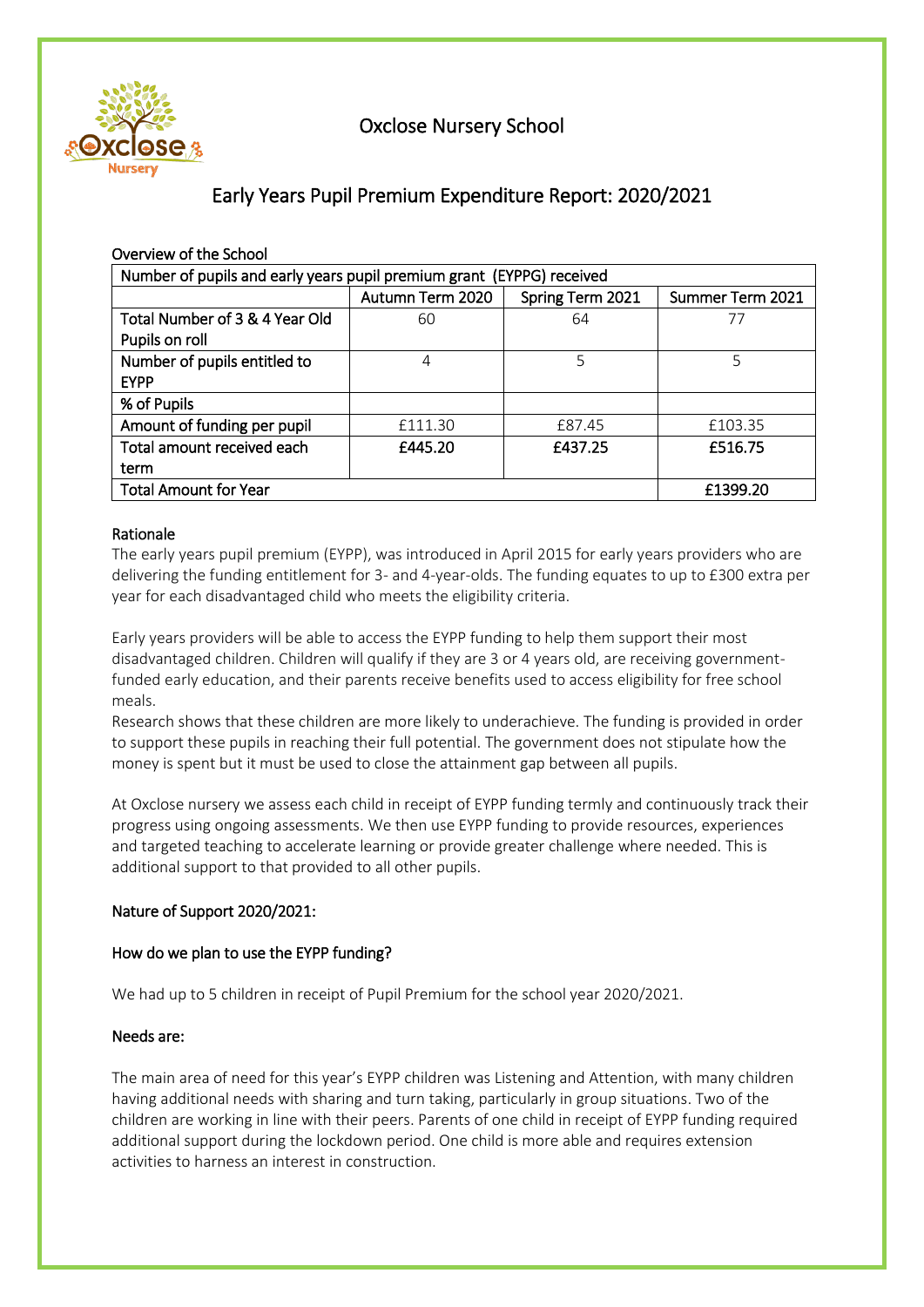| Item/Project                                                                                                     | Cost                                                                                                                                                                                                                                                                              | Description of activity                                                                                                                                                                                                                                                                     | <b>Outcomes</b>                                                                                                                                                                   |
|------------------------------------------------------------------------------------------------------------------|-----------------------------------------------------------------------------------------------------------------------------------------------------------------------------------------------------------------------------------------------------------------------------------|---------------------------------------------------------------------------------------------------------------------------------------------------------------------------------------------------------------------------------------------------------------------------------------------|-----------------------------------------------------------------------------------------------------------------------------------------------------------------------------------|
|                                                                                                                  |                                                                                                                                                                                                                                                                                   |                                                                                                                                                                                                                                                                                             |                                                                                                                                                                                   |
| BLAST training-<br>Throughout<br>year.                                                                           | Trained Speech and<br>Language support assistants<br>time £13.65 per hour. (15<br>weeks)<br>and<br>Blast interventions one<br>session (15min) per day for<br>15 weeks x 2<br>$=$ £204.75                                                                                          | All staff trained to deliver<br><b>BLAST</b> intervention<br>programme.<br>This will be used as an<br>intervention to support<br>EYPP children in both PSE<br>and Listening and Attention.                                                                                                  | Communication & Language.<br>Autumn Term:<br>50% of all EYPP children working at<br>or above expected level of learning.<br><b>Summer Term:</b>                                   |
| <b>BLAST</b><br>programme 2.                                                                                     | Purchasing BLAST 2 materials<br>$=$ £215                                                                                                                                                                                                                                          | To extend more able EYPP<br>children BLAST 2 has been<br>purchased.<br>BLAST 2 works on the<br>underpinning skill for<br>reading by developing a<br>child's Phonological<br>Awareness.                                                                                                      | 80% of all EYPP children working at<br>or above expected level of learning.<br>Personal, Social & Emotional<br>Development<br><b>Autumn Term:</b>                                 |
| EY practitioner<br>to support<br>parents of EYPP<br>children who<br>were isolating<br>at home due to<br>covid 19 | EY practitioner time to speak<br>with parents during<br>telephone appointments.<br>EY practitioner time to work<br>with children individually as<br>they access nursery during<br>the lockdown period.<br>$=$ £13.65 per hour. 1 hour<br>per day for ten weeks.<br>Total: £136.50 | Parents to have access to<br>telephone support from<br>nursery staff.<br>EY practitioner speak to<br>with parents to discuss any<br>support they may need at<br>home with their child.<br>Children to be given access<br>to nursery daily, regardless<br>of keyworker/vulnerable<br>status. | 25% of all EYPP children working at<br>or above expected level of learning.<br><b>Summer Term:</b><br>80% of all EYPP children working at<br>or above expected level of learning. |
| <b>BLAST 2 training</b><br>- Summer<br>Term.                                                                     | Trained Speech and<br>Language support assistants<br>time £13.65 per hour. (4<br>weeks)<br>and<br>Blast 2 interventions one<br>session (15min) per day for 4<br>weeks x 2<br>$=$ £109.20                                                                                          | All staff trained to deliver<br><b>BLAST 2 intervention</b><br>programme.<br>This will be used as an<br>intervention to develop<br>Phonological Awareness in<br>EYPP children.                                                                                                              |                                                                                                                                                                                   |
| Resources and<br>activities to<br>support families                                                               | Story books to promote<br>rhyming words, (including a<br>book to support transition to<br>primary school)                                                                                                                                                                         | Phone calls during the<br>winter lockdown were used<br>to support the families of<br>EYPP children during the                                                                                                                                                                               | Maths Scores:<br>25% of all EYPP children were<br>working at or above the expected                                                                                                |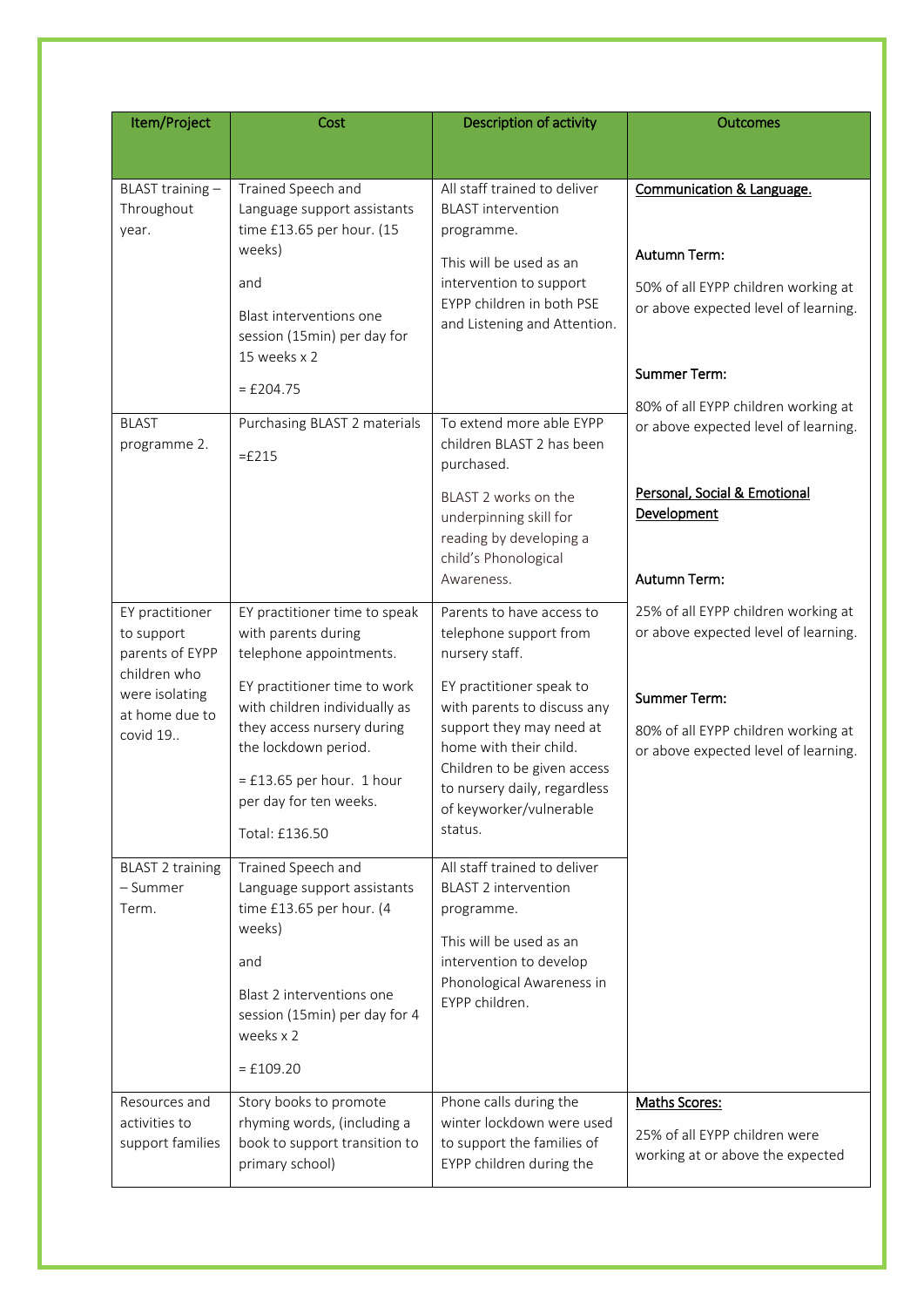| during<br>lockdown                                                                                                                                                                                                                                                                          | Mark making resources,<br>Board games to promote<br>turn taking and counting,<br>Fine motor activities<br>Creative craft packs.<br>$=£150$                                                                                                                                                                 | lockdown. Both the child's<br>educational needs and<br>discussions with families<br>were then used to design a<br>set of resources that could<br>support their learning at<br>home. The resources were<br>sent directly to the child's<br>home. Regular emails and<br>phone calls from the<br>teacher were used to<br>monitor each child's<br>progress and provide<br>additional support to<br>parents. | level of learning in Maths on entry<br>in the Autumn term.<br>This had increased to 40% by the<br>Summer term.<br><b>Literacy Scores:</b><br>25% of all EYPP children were<br>working at or above the expected<br>level of learning in Literacy on entry<br>in the Autumn term.                                      |
|---------------------------------------------------------------------------------------------------------------------------------------------------------------------------------------------------------------------------------------------------------------------------------------------|------------------------------------------------------------------------------------------------------------------------------------------------------------------------------------------------------------------------------------------------------------------------------------------------------------|---------------------------------------------------------------------------------------------------------------------------------------------------------------------------------------------------------------------------------------------------------------------------------------------------------------------------------------------------------------------------------------------------------|----------------------------------------------------------------------------------------------------------------------------------------------------------------------------------------------------------------------------------------------------------------------------------------------------------------------|
| Wood work<br>sessions in<br>small groups<br>working with<br>two children.<br>Woodwork<br>develops<br>personal, social<br>and emotional<br>development,<br>physical<br>development,<br>creative and<br>mathematical<br>thinking,<br>scientific<br>investigation<br>and develops<br>language. | Early Years Practitioner<br>support assistants time<br>£13.65 per hour. 3 hours per<br>week for four weeks.<br>and<br>Second EY practitioner to aid<br>with supervision of children<br>during woodwork sessions.<br>$=$ £327.60<br>Woodwork resources: wood,<br>saws, nails, screws,<br>screwdrivers: £250 | Children to have weekly<br>support to extend<br>construction and problem<br>solving skills.                                                                                                                                                                                                                                                                                                             | This had increased to 40% by the<br>Summer term.<br><b>Physical Development</b><br>25% of all EYPP children were<br>working at or above the expected<br>level of learning on entry in the<br>Autumn term.<br>By the Summer term, 60% of EYPP<br>children were working at or above<br>the expected level of learning. |
| Total Cost:                                                                                                                                                                                                                                                                                 | £1393.05                                                                                                                                                                                                                                                                                                   |                                                                                                                                                                                                                                                                                                                                                                                                         |                                                                                                                                                                                                                                                                                                                      |